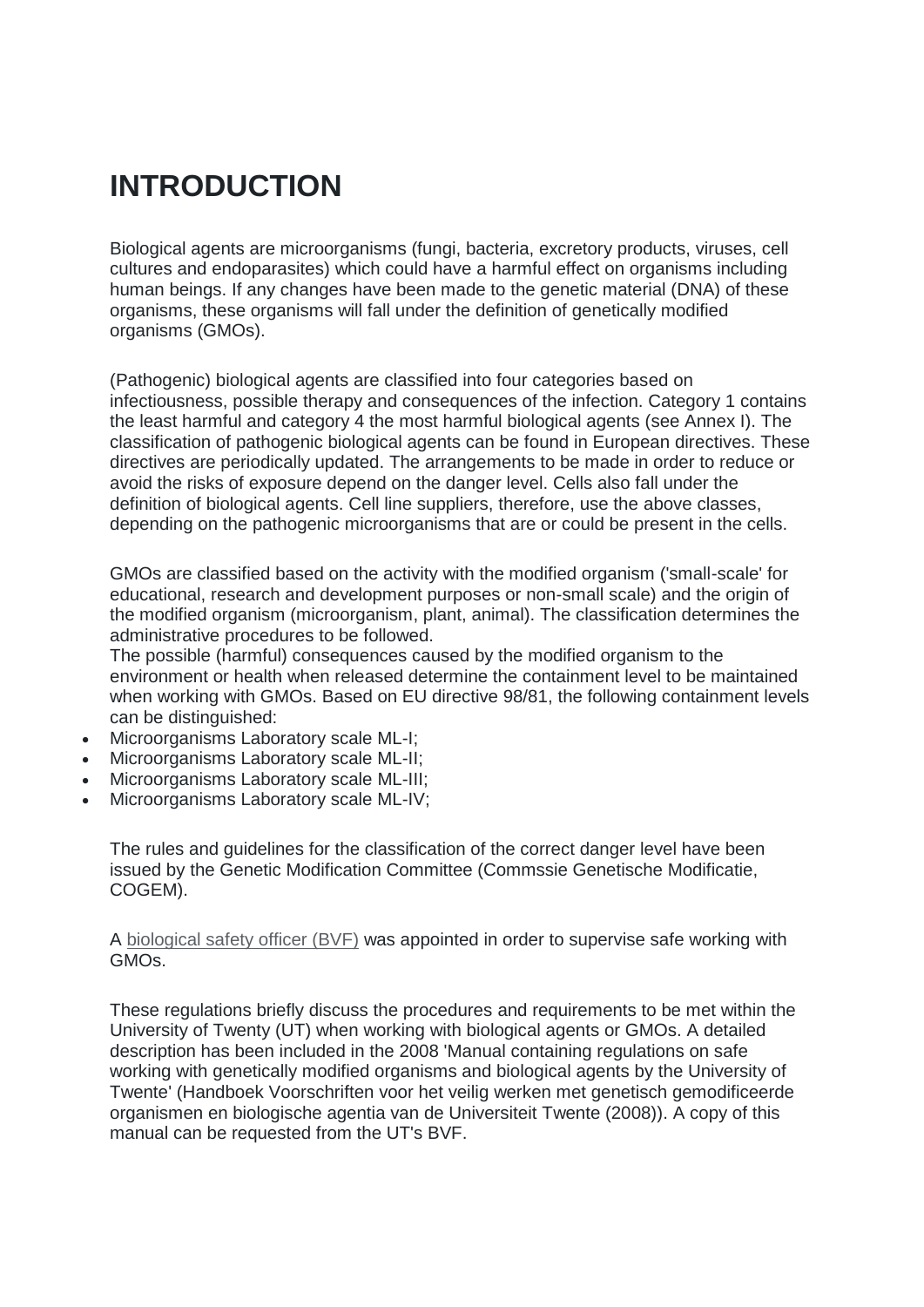# **LEGISLATION/NECESSARY PERMITS**

The rules on working with biological agents in the Working Conditions Decree and the Working Conditions Policy Rules are used primarily as protective measures for employee(s) and third parties against (pathogenic) microorganisms. Any activities with GMOs may only be carried out under certain preconditions arising from the Chemical Substances Act (Wet Milieugevaarlijke Stoffen) and the Environmental Management Act (Wet Milieubeheer).

Two permits are needed in order to work with GMOs: a permit under the Environmental Management Act and a GMO permit. The permit under the Environmental Management Act is aimed at licensing types and numbers of workplaces where working with GMOs is permitted, laying down set-up rules for these spaces. The GMO permit is aimed at prescribing general and specific safety requirements (e.g. work instructions) when carrying out activities with GMOs.

Based on the GMOs Decree, activities with GMOs are classified into:

- contained use (activities with GMOs in special facilities such as laboratories, research greenhouses, animal research facilities and processing facilities);
- introduction into the environment (activities other than contained use, such as field tests with GMOs and bringing products containing GMOs into the market).

For **contained use**, a notification must be made pursuant to the GMOs Decree in order to determine the work instructions. Before the activities can start, a permit under the Environmental Management Act must have been issued for the space(s) where the activities will be carried out. The competent authorities for this permit are the local authorities.

The assessment of these permit applications is aimed at determining the containment level and any additional regulations under which the activities may be carried out. Here, special attention is paid to the characteristics of the host, vector and donor sequences.

**Introduction into the environment** is also subject to an obligation to have a permit under the GMOs Decree.

In order to file notifications and applications for permits, various procedures and regulations apply and various forms are available.

More information about the procedures and forms can be obtained from the UT's [biological safety officer \(BVF\).](http://www.utwente.nl/hr/en/health-safety-environment/organization-information/organization/biological-safety-officer/)

It is necessary to apply for the permits at least 3 to 6 months before the activities will actually be carried out

In case of activities with pathogenic microorganisms, the Labour Inspectorate must be notified at least 30 days before the activities with biological agents of category 2, 3 or 4 are carried out for the first time.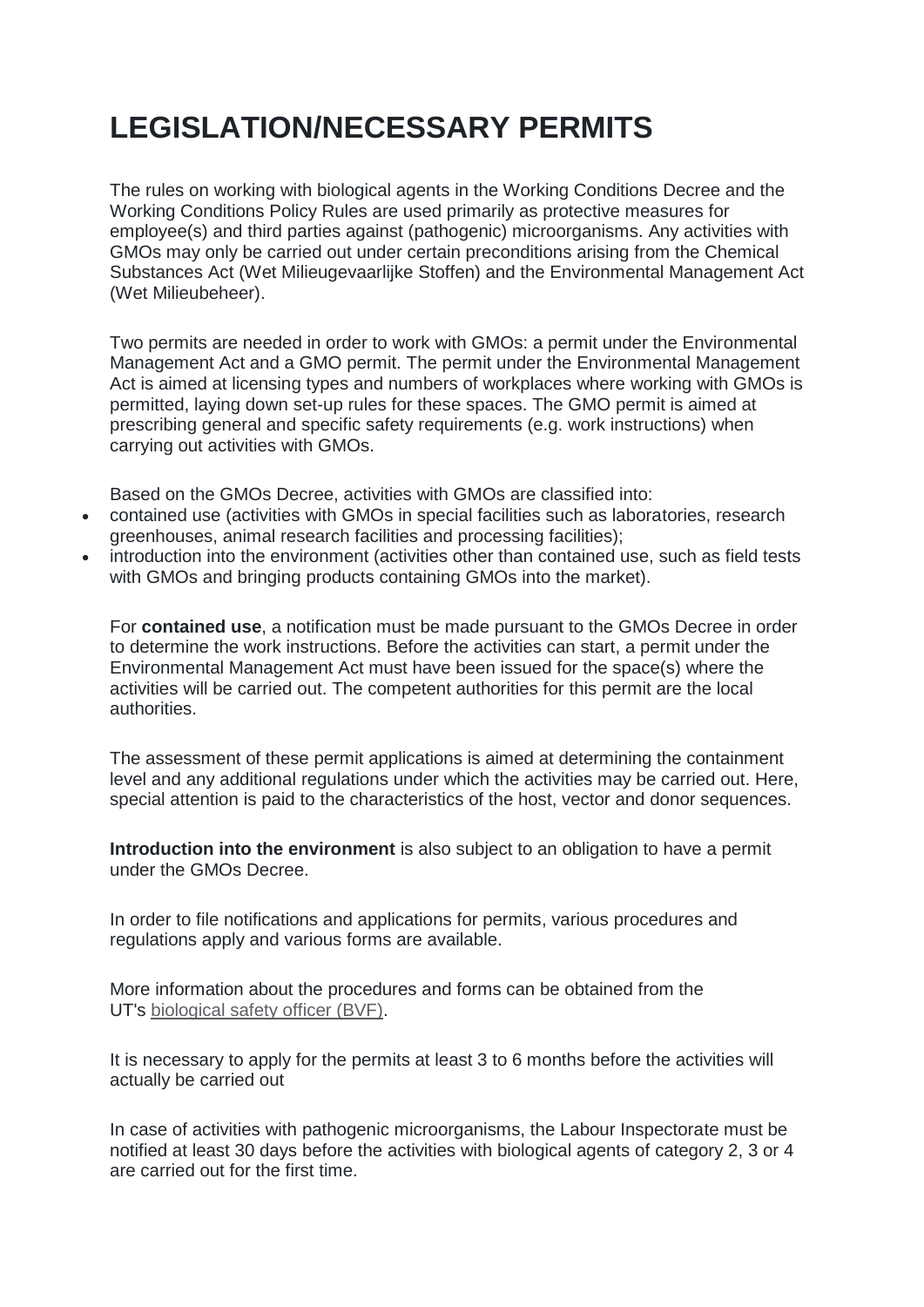In case of activities with genetically manipulated organisms, the Labour Inspectorate must be notified as well. The notification may be limited to a copy of the permit issued by the State Secretary for Infrastructure and the Environment.

# **IMPLEMENTATION AT THE UT**

At the UT, the Executive Board has the final responsibility for health, safety and environment. This responsibility has been delegated to the faculty managers. Within a faculty, a manager has the following responsibilities with respect to activities with biological agents and GMOs:

- Organizational and financial management responsibility for these activities within his or her faculty;
- Providing staff capacity, time and means to allow the responsible employee (VM) to properly perform his or her job and for replacement should the VM be absent;
- installing necessary technical and structural facilities (remedying any defect thereto).

A VM is only appointed for activities with GMOs. The faculty's Health, Safety and Environment Coordinator is the first point of contact for activities with other biological agents. Apart from the permits required, it is necessary to perform a hazard identification and risk assessment (RI&E) before starting any activities with GMOs or biological agents.

# **PERFORMING AN RI&E**

The assessment must focus on *the hazard to the environment as well as the nature, extent and duration of the exposure* of the employee(s).

The following should be taken into account:

I Information on the biological agent

- Classification of activities with GMOs/Risk category of the biological agent See the [Regulations on GMOs and the pertaining COGEM guidelines](http://bggo.rivm.nl/paginas/doc-reg.htm) (Dutch only) and Working Conditions information sheet no. 9 for an up-to-date classification of microorganisms into the various categories.
- Information on diseases Information about diseases which employees could contract or have already contracted as a result of exposure to biological agents.
- Information on symptoms of allergy and poisoning Possible symptoms of allergy or poisoning experienced by the employees as a result of exposure to biological agents.
- Other information

The results of any medical research (this information must be processed such that it cannot be traced back to any individual).

II Characterization of activities/sources of infection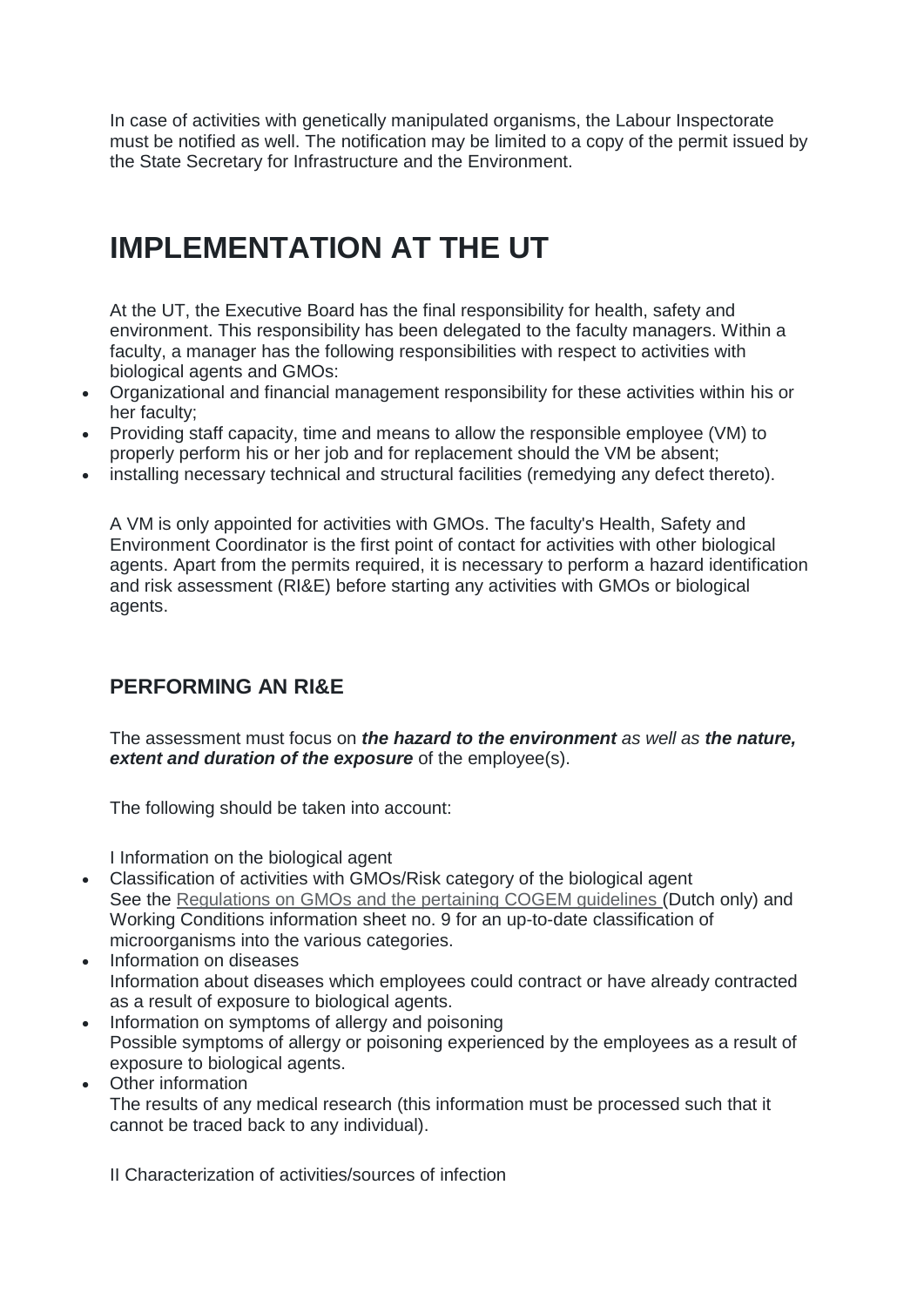- What activities are carried out using the biological agents?
- What possible sources of infection can be pointed out?

III Employees exposed to biological agents

- Which employees could be exposed to the biological agent(s)? This includes employees who could be exposed indirectly (students, cleaning staff, transport or maintenance staff). If microorganisms of category 3 or higher are used, a register of employees working with these microorganisms should be present.
- Are there any at-risk groups who could be exposed (pregnant women, young persons, people with decreased resistance).

IV Measurements

- What measurements with respect to determining any infections of the spaces can be performed?
- Have any limit values been set?

#### V Action Plan

State which measures can be taken to prevent infection. The measures to be taken depend on the risk category of the biological agent(s). The compulsory containment level is important for activities with GMOs and pathogenic biological agents. Annex 2 contains the set-up requirements and work instructions per containment level for GMOs (ML-I, ML-II, ML-III and ML-IV). Annex 3 shows, for each category, the necessary facilities in laboratories for working with pathogenic microorganisms.

Attention should also be paid to the following topics:

- [Internal/external transport of biological agents and GMOs:](http://www.utwente.nl/hr/vgm/veiligheid/biologische_agentia_ggo/vervoer-ggo/) (Only in Dutch)
- Set-up of information and instructions on biological safety;
	- o possible health hazards;
	- o precautionary measures taken;
	- o actions to be taken in case of an accident;
	- o hygiene regulations;
	- o the use of work clothes and personal protective equipment (PPE).

General work instructions have been included in Chapter 5 of the abridged manual for ML-I, ML-II laboratories (GMO) and/or laboratories for working with biological agents (human material).

• Medical check-up of employees working with biological agents. All employees are entitled to a medical check-up at the start of the activities, in case of a possible exposure to biological agents or if they or other employees have become ill. Employees who frequently work with human blood or human blood products must, in accordance with the Working Conditions Decree, be given the opportunity to be vaccinated against hepatitis B.

# **TECHNICAL AND ORGANIZATIONAL MEASURES**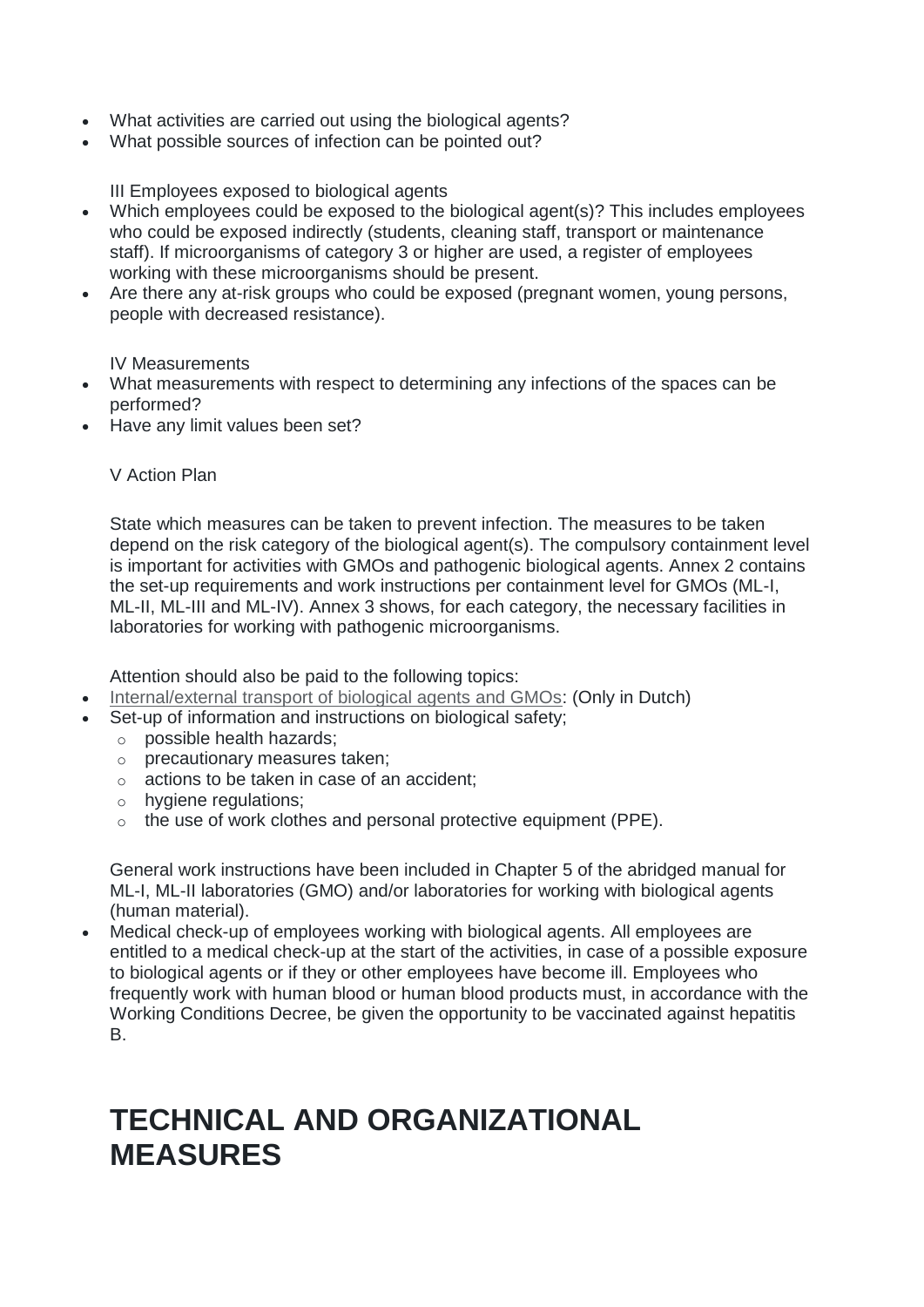#### *Waste*

Contaminated waste should be removed in a responsible manner, i.e. the waste should be disinfected first and then removed or the waste should be removed in such a way that it is no longer hazardous. This means that a blue barrel for hospital waste should be used. These barrels have a lid that can be made airtight (see [UT regulations on removal](https://www.utwente.nl/hr/en/health-safety-environment/environment/schemes-regulations/waste-management-regulation/waste_collection_system.pdf)  [of industrial waste and hazardous waste\).](https://www.utwente.nl/hr/en/health-safety-environment/environment/schemes-regulations/waste-management-regulation/waste_collection_system.pdf)

#### *Permit under the Environmental Management Act for working with genetically modified organisms*

The UT has one environmental permit under the Environmental Management Act. The spaces where activities are carried out using GMOs fall under this permit. Depending on the nature of the activities and the space where the activities are carried out, the employee responsible for the research should contact the BVF for the purpose of applying for a modification permit. The application for a modification permit is sent to the municipal authorities through the Directorate for Human Resources (HR). The contents of the application for a modification permit are prepared in consultation with the employee responsible for the project.

#### *Notification within the context of the Chemical Substances Act for working with genetically modified microorganisms*

The form to apply for the notification for working with GMOs can be obtained from the BVF. The contents of the permit application are prepared by the employees responsible for the research and checked and sent to the ministry by the BVF. The applications are registered centrally. A new notification must be filed if any new GMOs are used.

# *Notification to the Labour Inspectorate*

The notification for working with pathogenic microorganisms of category 2 and higher are sent to the labour inspectorate through HR. The contents of the notification are prepared by the research project leader and checked by the BVF. The contents of the notification are as follows:

- details of the employer (University and faculty/department where the activities are carried out);
- officer responsible for safety and the environment (biological safety officer);
- the results of the RI&E;
- category of the biological agents;
- proposed protective and preventive measures.

In case of activities with GMOs, the notification may be limited to a copy of the permit issued by the State Secretary for Infrastructure and the Environment. This notification, too, is sent by HR through the BVF.

# **LITERATURE/FURTHER INFORMATION**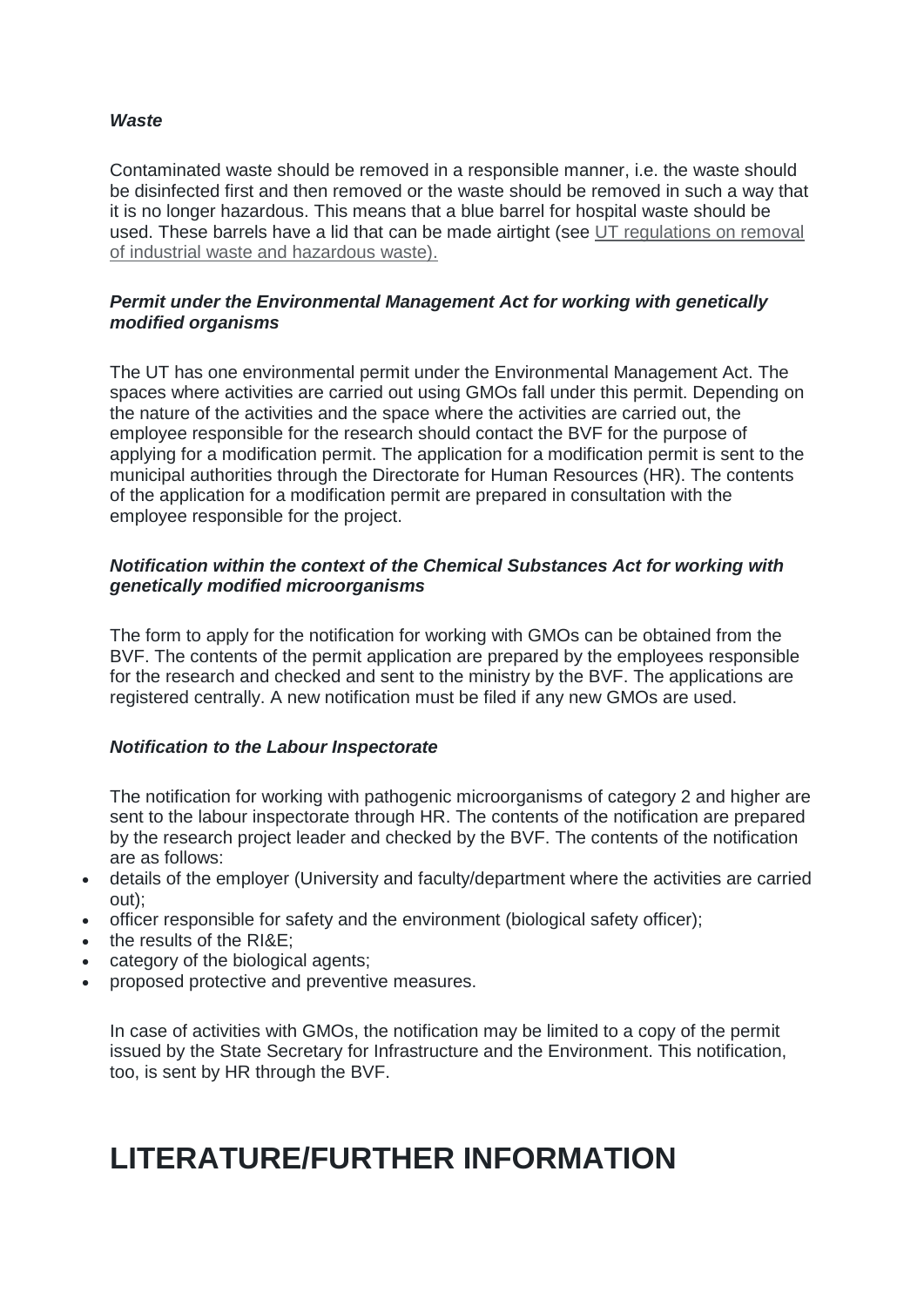- 1. Working Conditions Information Sheet number 9: working with biological agents. Ministry of Social Affairs and Employment.
- 2. NVVM (2010) Safe working with microorganisms, parasites and cells in laboratories and other workplaces.
- 3. [Biotechnology File](https://www.rijksoverheid.nl/onderwerpen/biotechnologie/vraag-en-antwoord/welke-vergunningen-zijn-er-voor-genetisch-gemodificeerde-organismen) (only in Dutch) of the Ministry of Infrastructure and the Environment (formerly the Ministry of Housing, Spatial Planning and the Environment)

# **ANNEX 1: CLASSIFICATION OF BIOLOGICAL AGENTS INTO CATEGORIES**

Legislation (Working Conditions Decree, Article 4.84) uses the following classification of biological agents into categories:

- Category 1: an agent that is unlikely to cause any diseases in human beings.
- Category 2: an agent that could cause a disease in human beings and could pose a danger to employee safety and health, but which is unlikely to spread among the population, while an effective prophylaxis or treatment exists.
- Category 3: an agent that could cause serious diseases in human beings and could pose a significant danger to employee safety and health and which is likely to spread among the population, while a prophylaxis or treatment exists.
- Category 4: an agent that could cause serious diseases in human beings and poses a significant danger to employee safety and health and which is very likely to spread among the population, while no effective prophylaxis or treatment exists.

| ability    | Category Disease-producing Chance of spreadingamong the Prophylaxis/treatment<br>population |     |
|------------|---------------------------------------------------------------------------------------------|-----|
| very small |                                                                                             | N/A |
| present    |                                                                                             |     |
| large      |                                                                                             |     |
| very large |                                                                                             |     |

In the form of a diagram:

# **ANNEX 2 : PHYSICAL CONTAINMENT, WORK INSTRUCTIONS AND PROCEDURES FOR ACTIVITIES IN LABORATORIES**

**(From the Regulations on genetically modified organisms (the Regulations) and the COGEM Guidelines to these regulations (the Guidelines).**

# **1 Laboratories**

**1.1 The ML-I workplace**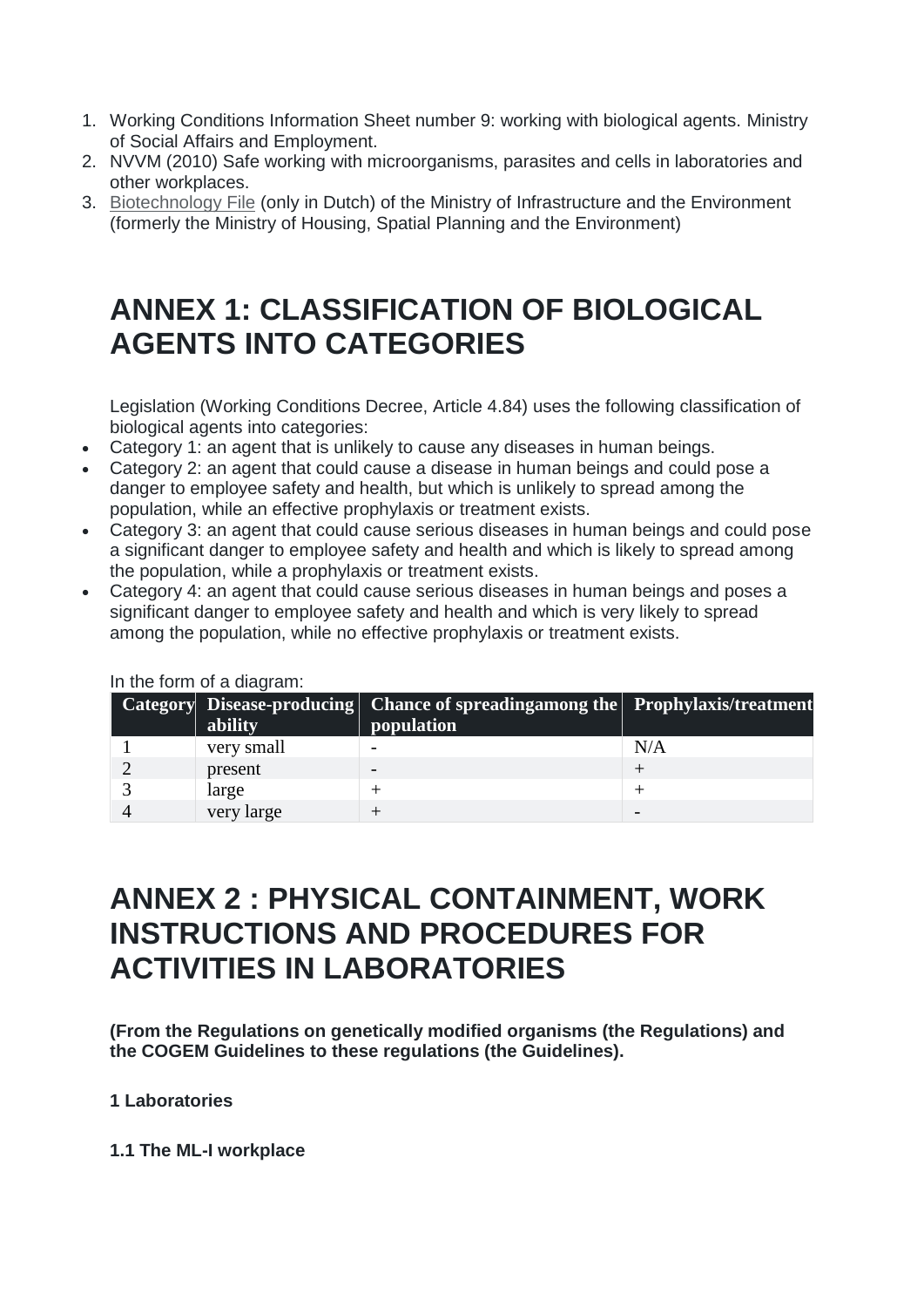# **1.1.1 Set-up rules for ML-I space**

a. The workplace is a permanent structure, the work surfaces, floors, walls and doors of which are finished with non-absorbing material, and the work surfaces of which are able to withstand water, acids, bases, solvents, disinfectants and disinfection reagents and can be cleaned easily;

b. The workplace is entered through a door which:

- 1. shows that it is an ML-I space;
- 2. shows the names and telephone numbers of at least one person responsible for the space and of the biological safety officer;

# **Equipment**

- c. The location has an autoclave;
- d. The workplace has a washbasin and a soap dispenser;
- e. The workplace has separate hooks for work clothes;

# **Other**

f. Appliances are in sound condition.

# **1.1.2 Work instructions for ML-I**

#### **General**

a. The workplace is kept clean and tidy;

b. Eating, drinking, smoking, having cutlery or mugs, applying cosmetics and storing food and drinks in the workplace are forbidden;

- c. Mouth pipetting is forbidden;
- d. There should be no vermin;

e. After the written permission of the biological safety officer, the workplace may be used for activities with non-genetically modified organisms if the workplace is not use for activities with genetically modified organisms. This is shown on the entrance door. The relevant employees will be informed of this in advance;

f. Any infected surfaces will be disinfected immediately after infection;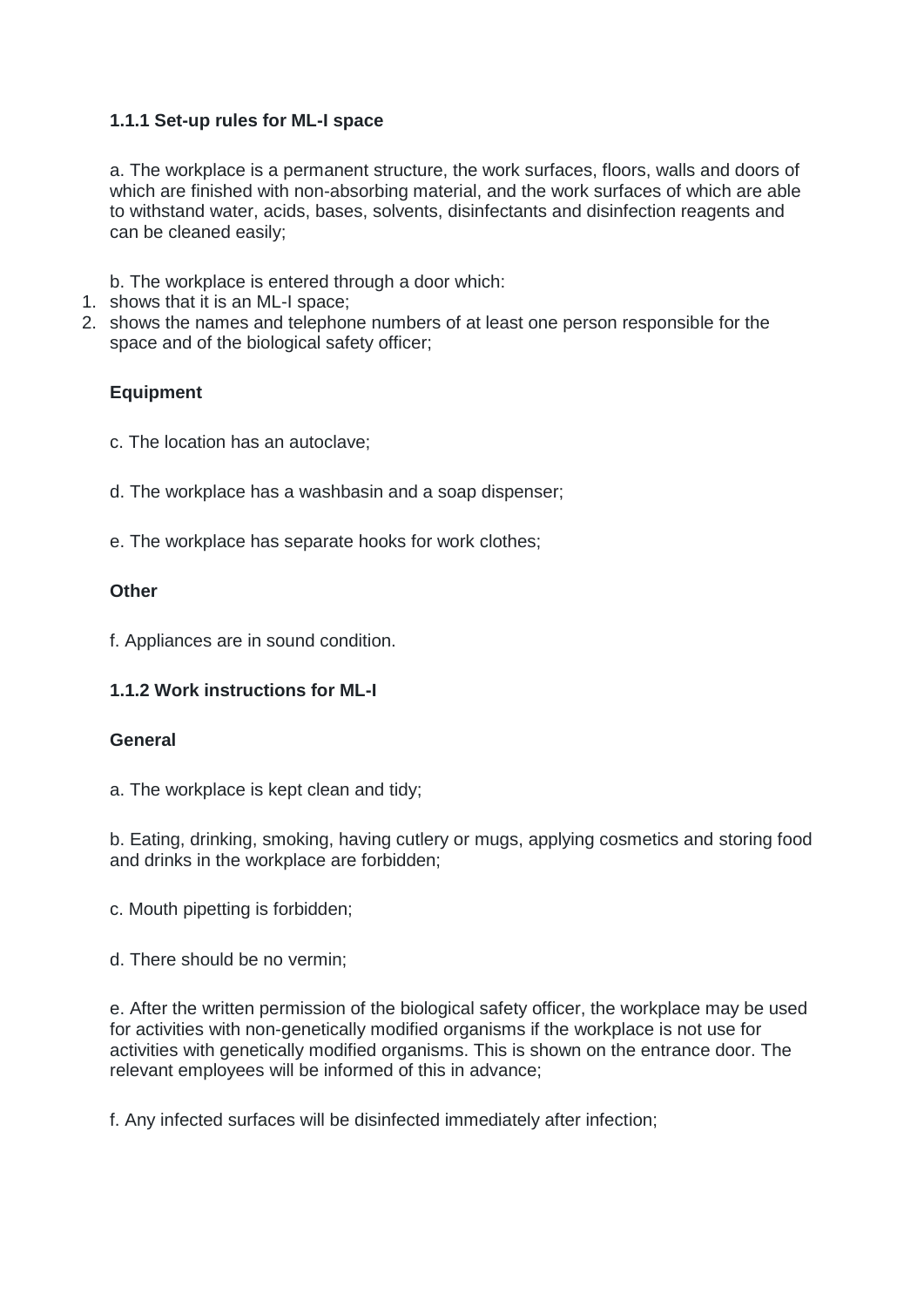g. Clothing infected by spillage or accidents with genetically modified organisms will be sterilized or disinfected before washing;

h. Personal belongings including any unworn clothes are stored outside the workplace;

# **During activities**

i. During the activities, the doors and windows of the workplace are closed;

j. The production and spreading of aerosols are avoided during all activities;

k. Suitable protective clothing is worn. This clothing will, after the activities, be left behind in the workplace;

#### **after activities**

l. The work surfaces are disinfected at the end of the activities and at the end of each working day;

m. When leaving the workplace, employees should wash their hands with soap;

#### **waste and contaminated material**

n. All biological waste is collected in shatterproof, leakproof and lockable containers, and is inactivated before being discarded;

o. Any materials that have been in contact with genetically modified organisms are inactivated or disinfected before they are washed, reused or removed as waste;

#### **other**

p. If a bioreactor is used:

- 1. its effective contents may not exceed 100 litres;
- 2. the bioreactor must be built in such a way as to limit the spreading of genetically modified organisms;
- 3. sampling the bioreactor, adding materials to the bioreactor and transferring materials to another system must be done in such a way as to avoid the production and/or spreading of aerosols and infection of external surfaces;
- 4. the contents of the bioreactor may be discharged only after any genetically modified organisms present have been inactivated using a validated method;

q. In case of simultaneous activities with non-genetically modified organisms, the ML-I work instructions must be observed;

r. Plants and animals, modified and unmodified, and not forming part of an experiment may not be present in the workplace.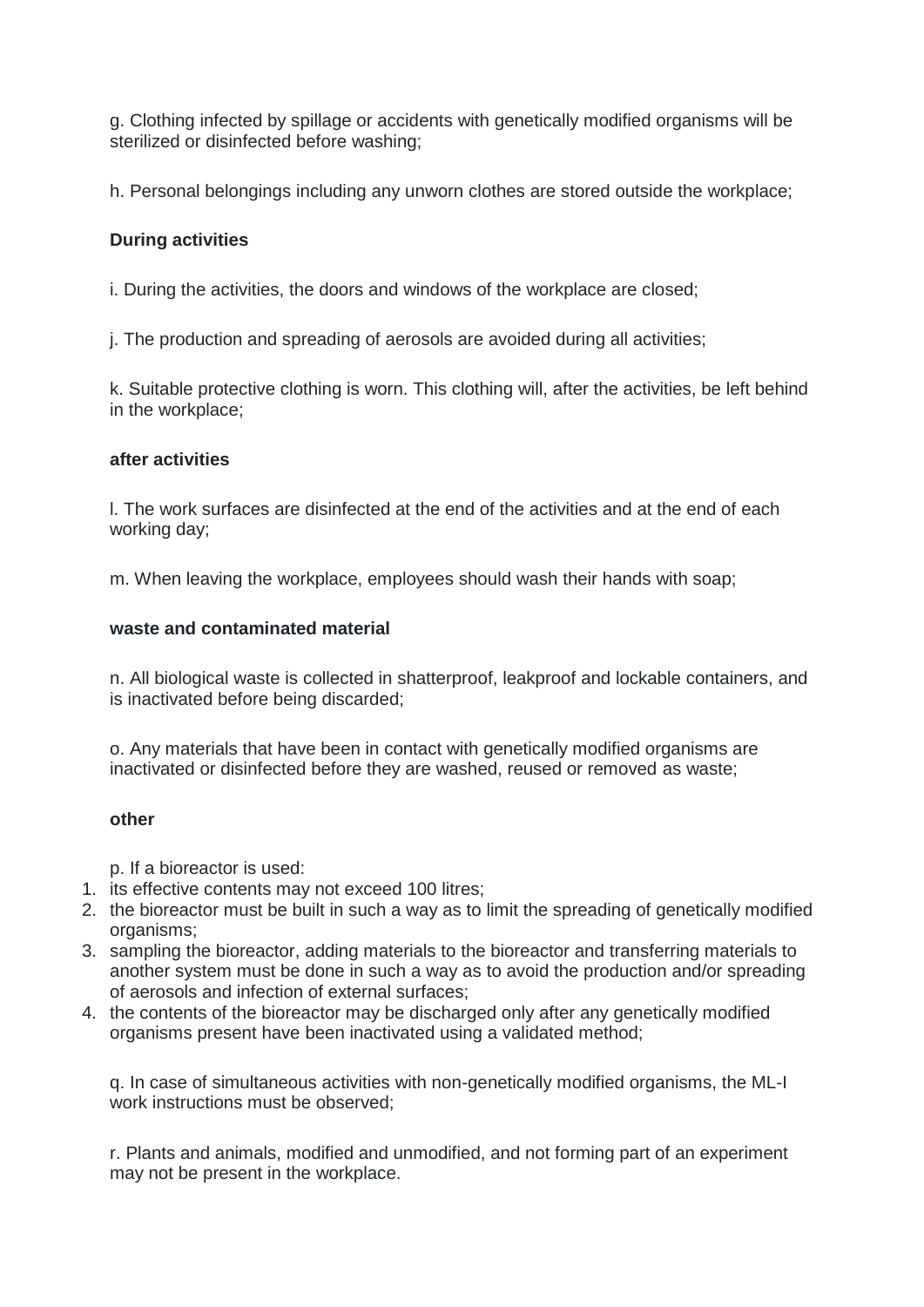# **1.2 The ML-II workplace**

# **1.2.1 Set-up rules for ML-II**

#### **space**

a. The workplace is a permanent structure, the work surfaces, floors, walls and doors of which are finished with non-absorbing material, and the work surfaces of which are able to withstand water, acids, bases, solvents, disinfectants and disinfection reagents and can be kept clean easily;

b. The workplace is entered through a lockable door which:

- 1. shows that it concerns an ML-II space;
- 2. shows the biohazard sign; and
- 3. shows the names and telephone numbers of at least one person responsible for the space and of the biological safety officer;

c. Windows in the workplace cannot be opened;

# **Rquipment**

d. An autoclave is present inside the building;

e. There is a washbasin and a soap dispenser near the exit of the workplace, whereby it is possible to operate both the washbasin tap and the soap dispenser without using one's hands;

f. The workplace has separate hooks for work clothes;

g. The workplace has a class-II safety cabinet;

#### **Other**

h. Appliances are in sound condition.

#### **1.2.2 Work instructions for ML-II**

#### **General**

a. The workplace is kept clean and tidy;

b. Eating, drinking, smoking, having cutlery or mugs, applying cosmetics and storing food and drinks in the workplace are forbidden;

c. Mouth pipetting is forbidden;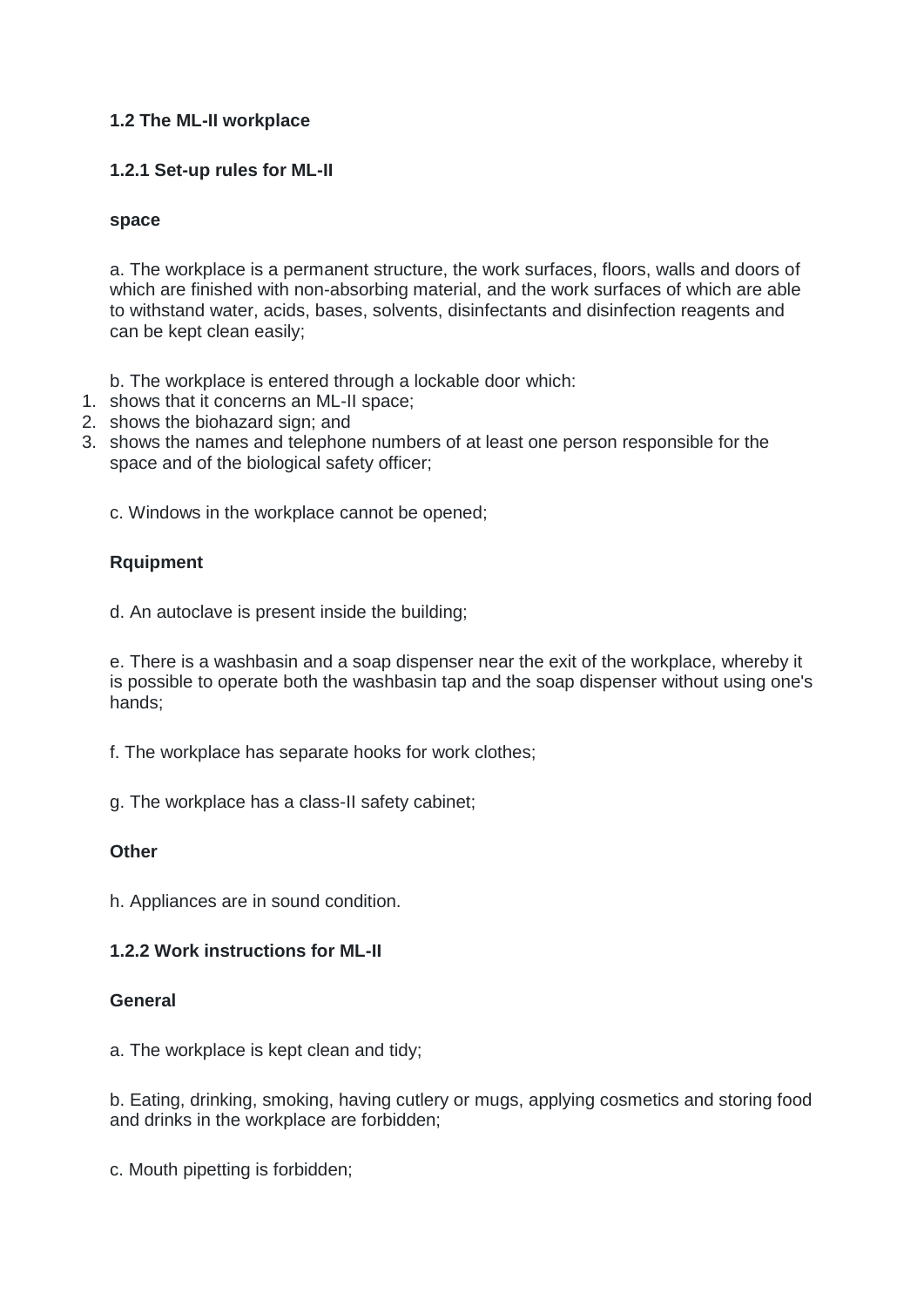d. There should be no vermin;

e. The door to the workplace is locked if no employees are present in the workplace;

f. Unauthorized persons are not allowed to enter the workplace;

g. Work clothes are disinfected or sterilized before they are washed;

h. Personal belongings including any unworn clothes are stored outside the workplace;

i. After the written permission of the biological safety officer, the workplace may be used only for ML-I activities according to the instructions referred to under 1.1 or only for activities with non-genetically modified organisms. This is shown on the entrance door. The relevant employees will be informed of this in advance;

j. Any infected surfaces will be disinfected immediately after infection;

# **During activities**

k. During the activities, the doors of the workplace are closed;

l. Any activities possibly producing aerosols are carried out in a class-II safety cabinet;

m. Wearing wrist watches and jewellery on arms and hands is forbidden;

n. Suitable protective clothing is worn. This clothing will, after the activities, be left behind in the workplace;

# **After activities**

o. The work table tops are disinfected at the end of the activities and at the end of each working day;

p. When leaving the workplace, employees should wash their hands with soap;

# **Waste and contaminated material**

q. All biological waste is collected in shatterproof, leakproof and lockable containers, and is inactivated before being discarded;

r. Any materials that have been in contact with genetically modified organisms are inactivated or disinfected before they are washed, reused or removed as waste;

# **Other**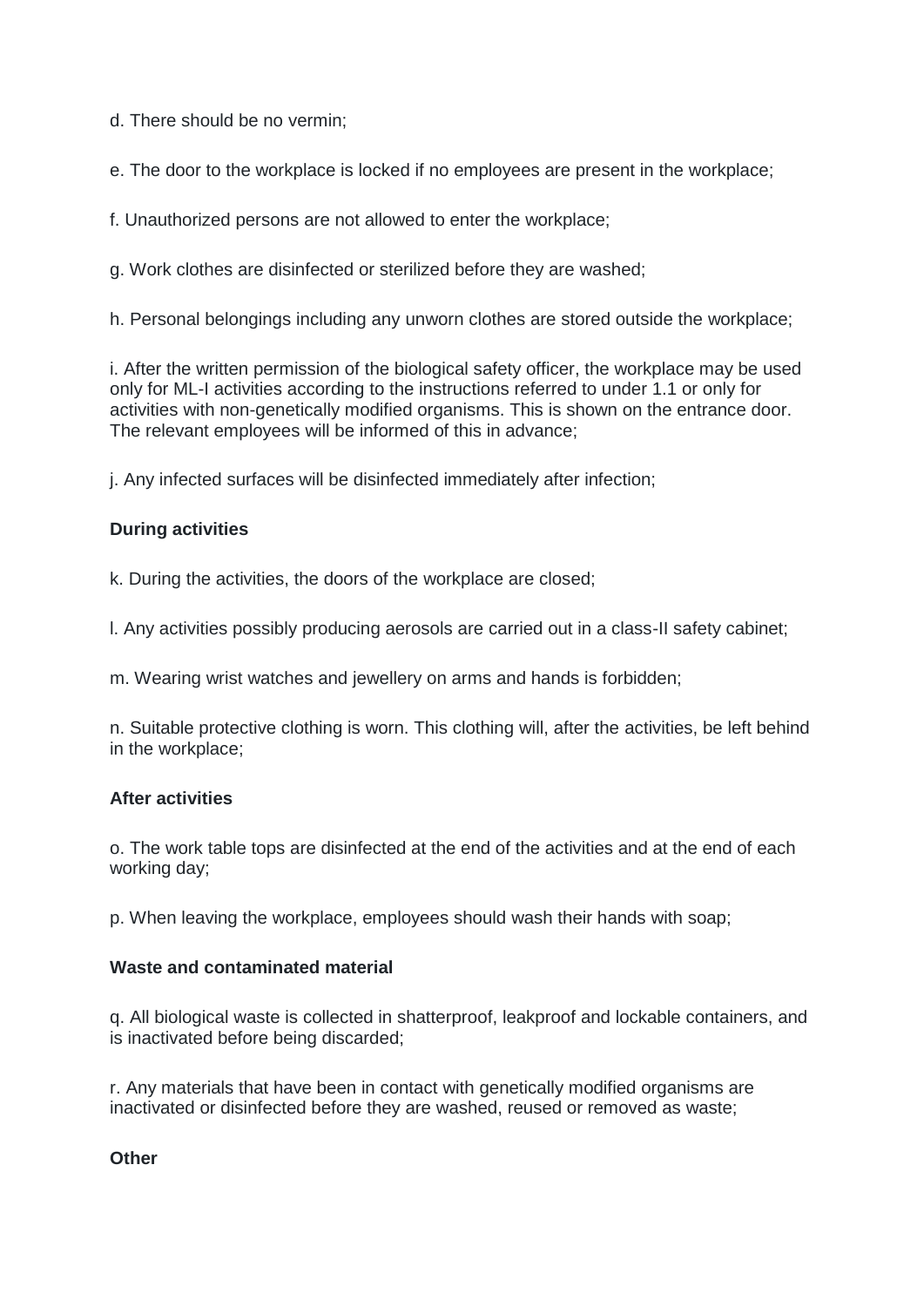s. Animals and plants, modified and unmodified, and not forming part of an experiment may not be present in the workplace;

t. It is forbidden to keep animals and plants inside the workplace;

- u. If a bioreactor is used:
- 1. its effective contents may not exceed 100 litres, and the exhaust air pipe of the bioreactor has a hydrophobic absolute filter, or a comparable facility;
- 2. the bioreactor must be built in such a way as to strongly limit the spreading of genetically modified organisms;
- 3. sampling the bioreactor, adding materials to the bioreactor and transferring materials to another system must be done in such a way as to avoid the production or spreading of aerosols and infection of external surfaces;
- 4. the contents of the bioreactor may only be discharged after any genetically modified organisms present have been inactivated using a validated method;
	- v. All activities with animals and plants are carried out in a class-II safety cabinet;

w. Gloves must be worn if activities with animals are carried out;

x. In case of simultaneous activities with genetically modified organisms classified at ML-I level or activities with non-genetically modified organisms, the ML-II work instructions must be observed.

# **1.3 The ML-III workplace**

# **1.3.1 Set-up rules for ML-III**

# **Space**

a. The workplace is a permanent structure, the work surfaces, floors, walls and doors of which are finished with non-absorbing material, and the work surfaces, walls and doors of which are able to withstand water, acids, bases, solvents, disinfectants and disinfection agents and can be cleaned easily;

b. The workplace has a two-door lockable airlock. The two doors may not be opened simultaneously;

c. The airlock is entered through a door which:

- 1. shows that it concerns an ML-III space;
- 2. shows the biohazard sign; and
- 3. shows the names and telephone numbers of at least one person responsible for the space and of the biological safety officer;

d. The windows in the workplace have been sealed and cannot be opened;

e. The floor is liquid-tight;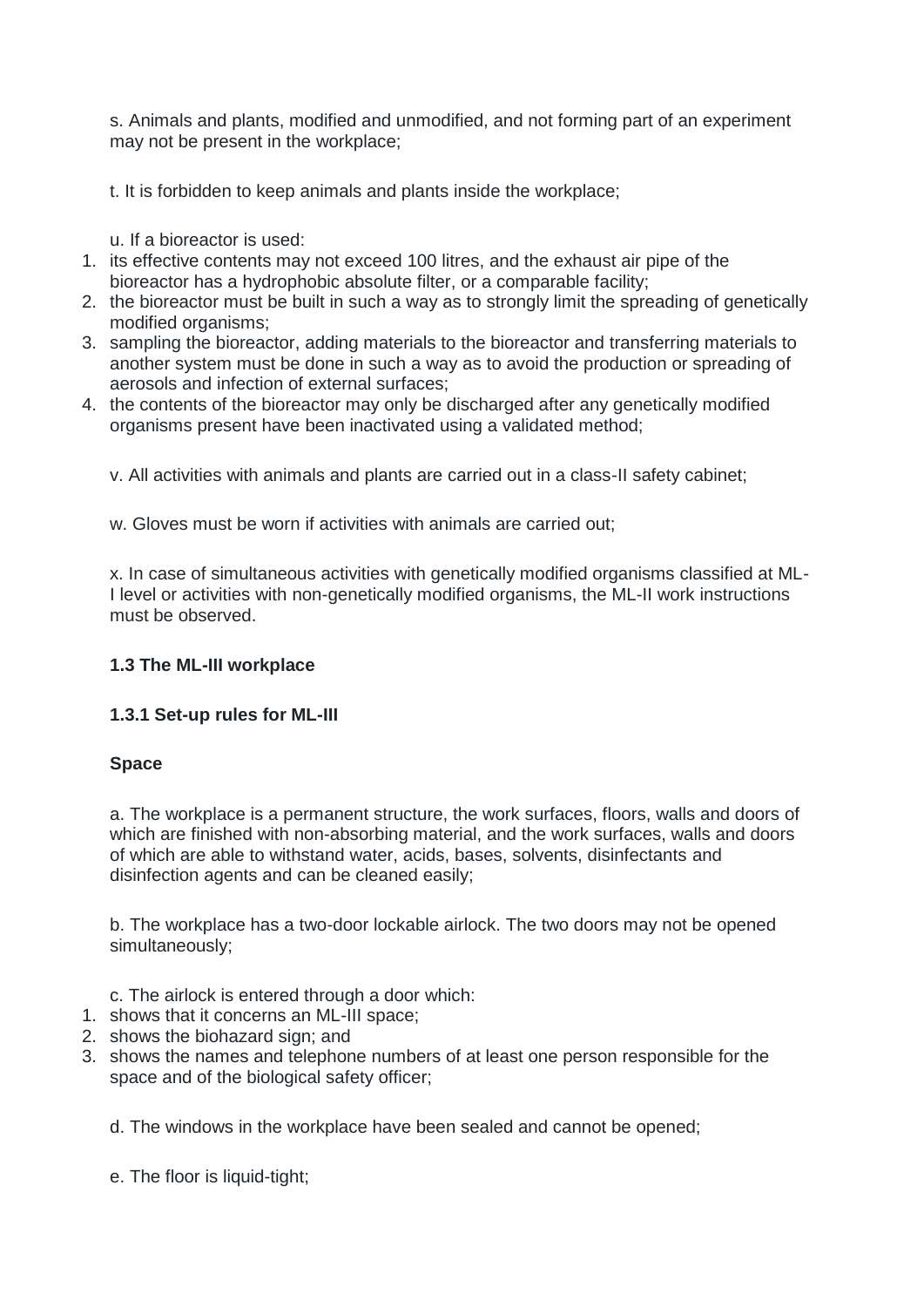f. The laboratory has been built such as to allow for disinfection using gases;

g. There is a ventilation system that allows for underpressure of the workplace compared with the prevailing atmospheric pressure. The exhaust air system is an independent channel with an HEPA filter;

h. Vacuum pipes have a hydrophobic absolute filter or comparable facility;

# **Equipment**

i. There is an en suite autoclave**;**

j. The airlock has a washbasin and soap dispenser, whereby it is possible to operate both the washbasin tap and the soap dispenser without using one's hands;

k. The airlock has hooks for work clothes;

l. The workplace has a class-II safety cabinet;

#### **Other**

m. Appliances are in sound condition.

# **1.3.2 Work instructions for ML-III**

#### **General**

a. The workplace is kept clean and tidy;

b. Eating, drinking, smoking, having cutlery or mugs, applying cosmetics and storing food and drinks in the workplace are forbidden;

- c. Mouth pipetting is forbidden;
- d. There should be no vermin;

e. The door to the workplace is locked if no employees are present in the workplace;

f. Only employees immediately involved in the activities have access to the workplaces; others are only allowed to enter the workplaces with the separate written permission of the biological safety officer;

g. Work clothes are disinfected or sterilized before they are washed;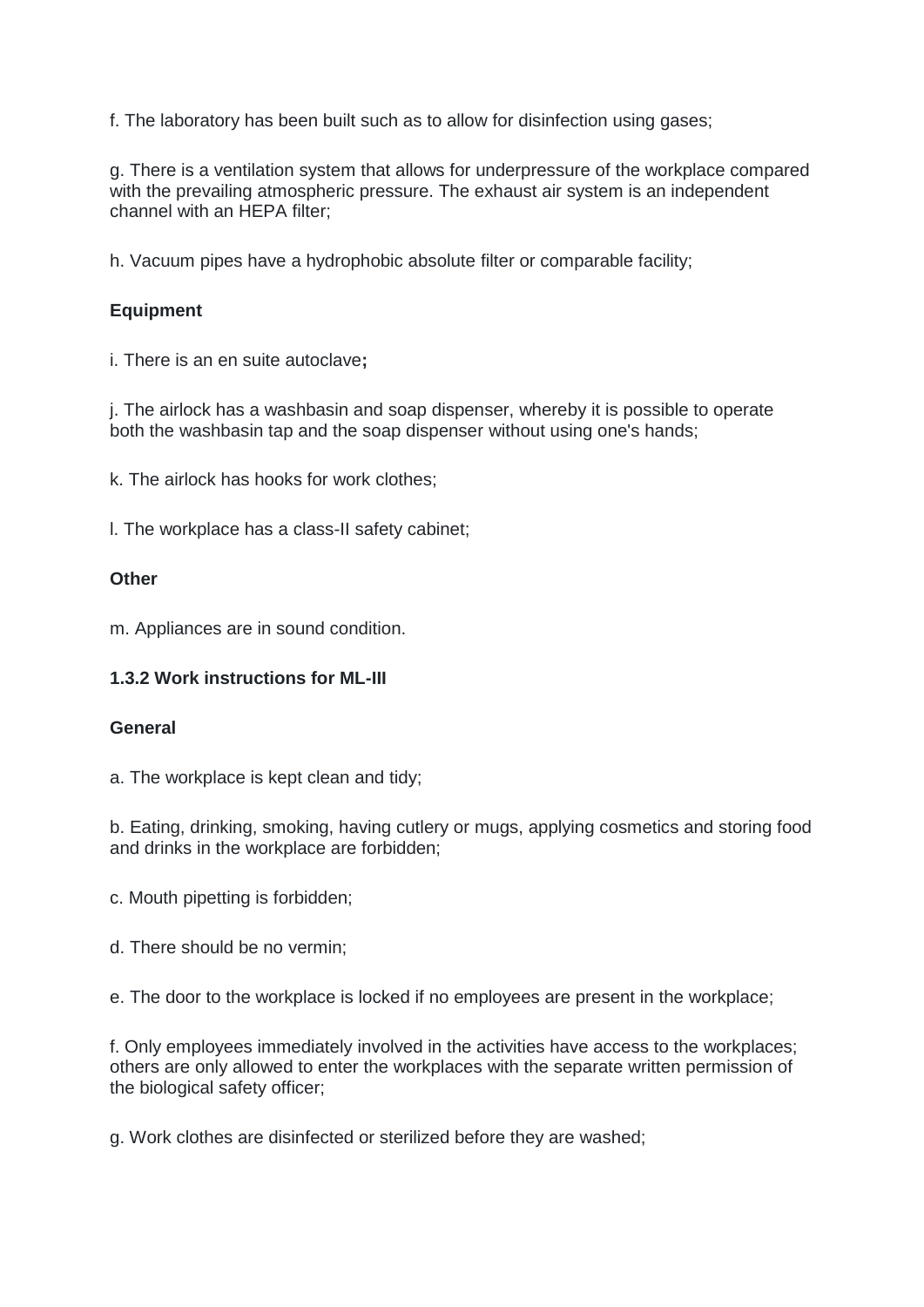h. After the written permission of the biological safety officer, the workplace may, for a period of at least one month, be used only for ML-II activities according to the instructions referred to under 1.2. The relevant period is shown on the entrance door and the relevant employees have been informed of this in advance;

i. Any infected surfaces will be disinfected immediately after infection;

# **During activities**

j. During the activities, the doors of the workplace are closed;

k. Any activities possibly producing aerosols are carried out in a class-II safety cabinet;

l. Wearing wrist watches and jewellery on arms and hands is forbidden;

m. Suitable protective clothing is worn. This clothing will, after the activities, be left behind at the infected side of the airlock. Personal belongings and clothes not worn under the work clothes are left behind at the non-infected side;

n. Gloves must be worn during the activities;

#### **After activities**

o. The work surfaces are disinfected at the end of the activities and at the end of each working day;

p. Employees should wash their hands with soap before leaving the contained area;

# **Waste and contaminated material**

q. All biological waste is collected in shatterproof, leakproof and lockable containers or similar packing, and is inactivated before being discarded;

r. Any materials that have been in contact with genetically modified organisms are inactivated or disinfected before they are washed, reused or removed as waste;

#### **Other**

s. Animals and plants, modified and unmodified, and not forming part of an experiment may not be present in the workplace;

t. It is forbidden to keep animals and plants inside the workplace;

u. All activities with animals and plants are carried out in a class-II safety cabinet;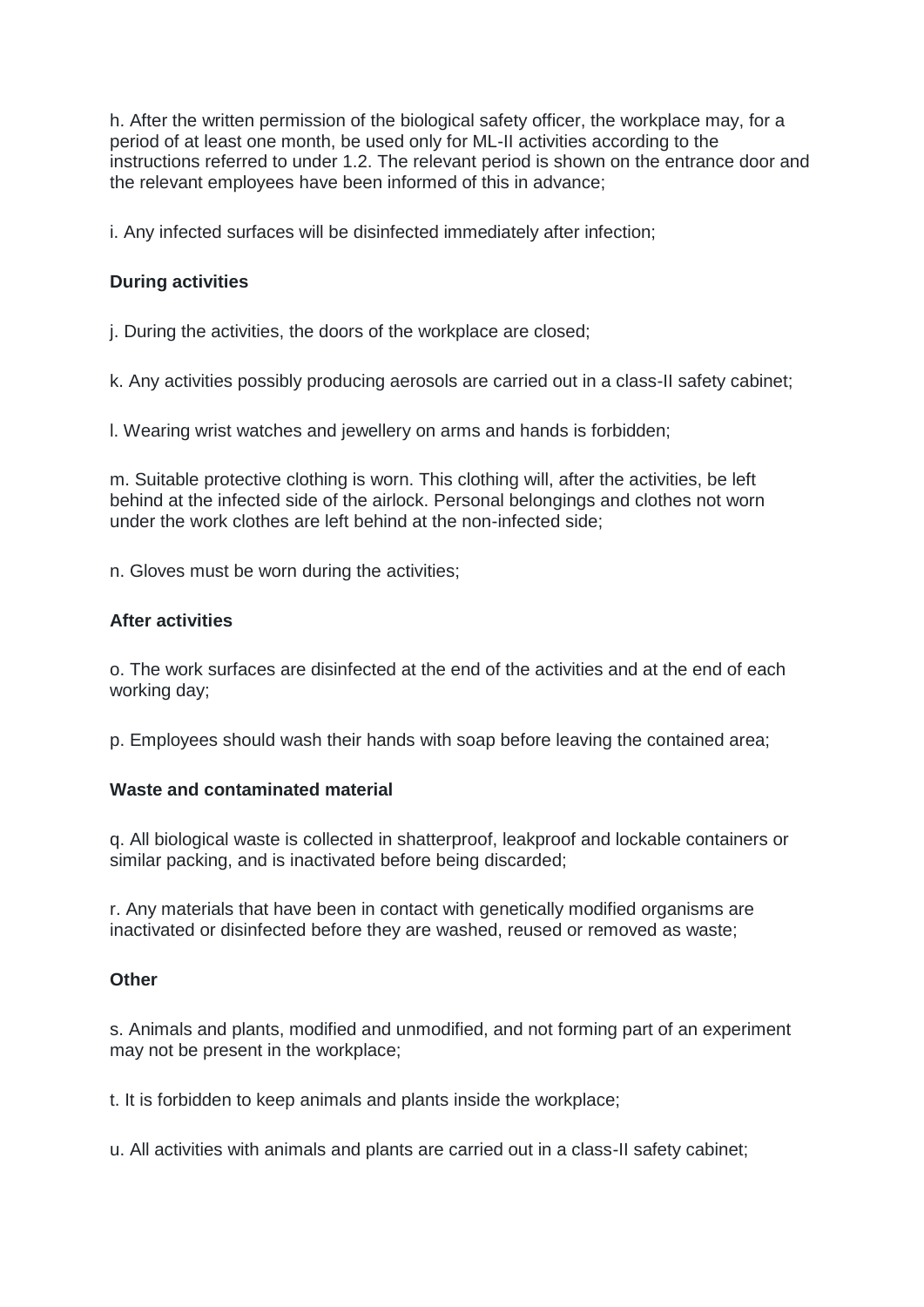v. In case of simultaneous activities with genetically modified organisms classified at ML-II or ML-I level or activities with non-genetically modified organisms, the ML-III work instructions must be observed.

# **1.4 The ML-IV workplace**

# **1.4.1 Set-up rules for ML-IV**

# **Space**

a. The workplace is a permanent structure, the work surfaces, floors, walls, doors and ceilings of which are finished with non-absorbing material, and the work surfaces, floors, walls, doors and ceilings of which are able to withstand water, acids, bases, solvents, disinfectants and disinfection agents and can be cleaned easily;

b. The workplace has a lockable airlock;

c. The airlock has a shower, which, as the only passageway, is located between a clean and a contained changing room. The clean and contained space are connected by means of two interlocking doors;

d. The airlock is entered through a door which:

- 1. shows that it is an ML-IV space;
- 2. shows the biohazard sign; and
- 3. shows the names and telephone numbers of at least one person responsible for the space and of the biological safety officer;

e. The windows in the workplace have been sealed and cannot be opened;

f. The floor is liquid-tight;

g. The laboratory has been built such as to allow for disinfection using gases;

h. There is a ventilation system that allows for underpressure of the workplace compared with the airlock and of the airlock compared with the prevailing atmospheric pressure. The supply and exhaust air system has a HEPA filter. The filters are disinfected on-site when replaced;

i. Vacuum pipes have a hydrophobic absolute filter or comparable facility. The filters are disinfected on-site when replaced; October 2003 48

j. The laboratory may not be located in the vicinity of spaces with a risk of fire or explosion or at locations where there is a chance of flooding;

k. Each door frame has a doorstep of at least two centimetres high. The doorsteps are jointless and have no big differences;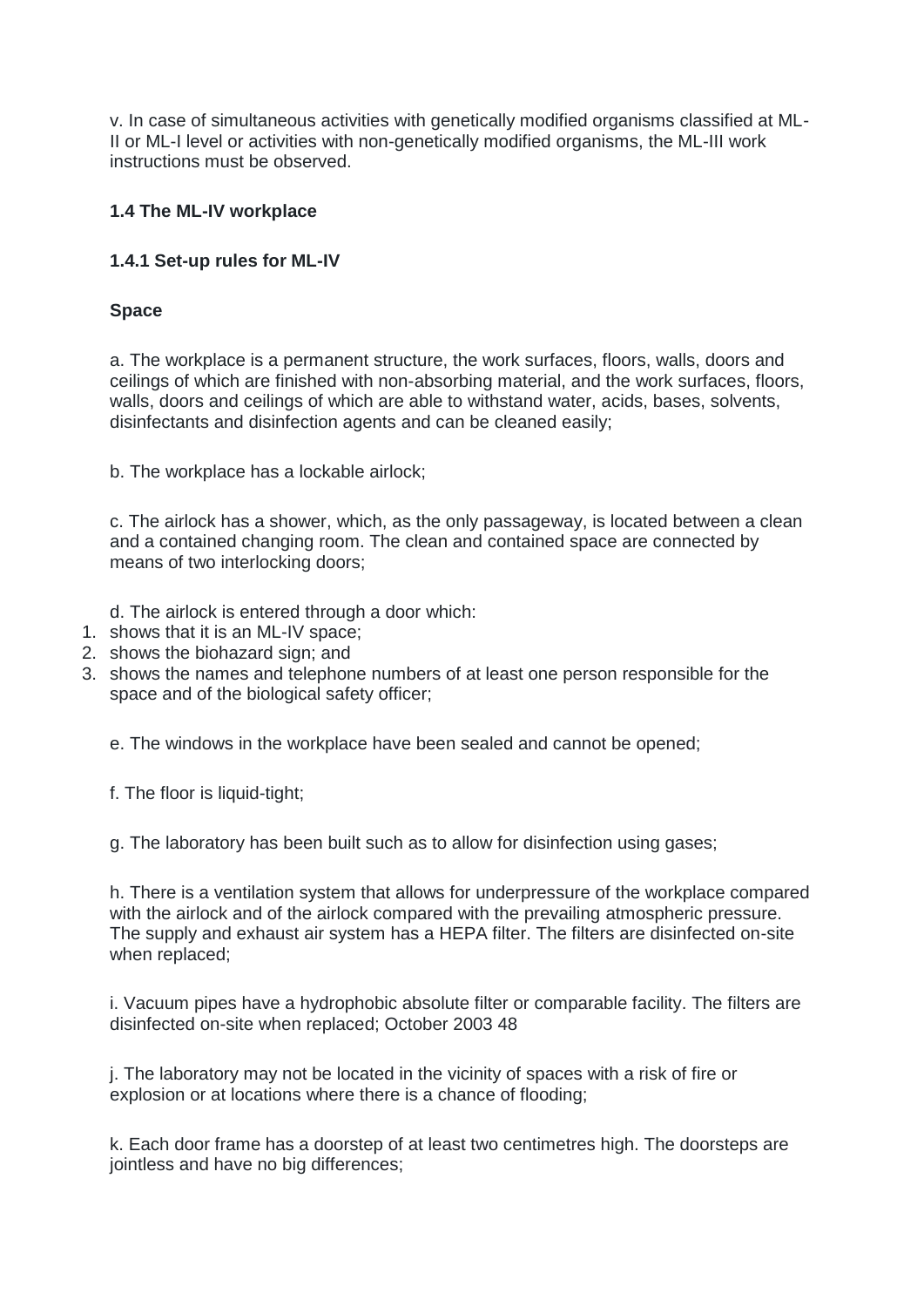l. All taps in the workplace can be operated without using one's hands;

m. Water pipes are disconnected from the water pipes outside the workplace or have one-way valves;

n. Facilities have been installed for disinfecting all waste water including washbasin and shower waste water;

o. The ventilation systems, door interlock systems and the shower and double-ended autoclave, the safety cabinets, emergency lighting and detection systems are connected to an emergency power system, such as to ensure a continuous proper functioning of the systems;

p. Visual contact with employees in the workplace is possible;

q. The ventilation system is protected against air flow reversal and has an alarm system that generates a warning if the ventilation system is malfunctioning;

r. The underpressure in the workplace is measured; the measuring equipment can be read both from within and outside the workplace;

#### **Equipment**

s. There is a double-ended autoclave between the contained and non-contained area, of which the door at the non-contained side can only be opened after a full sterilization cycle;

t. The contained workplace has a washbasin and soap dispenser. Both the tap of the washbasin and the soap dispenser can be operated without using one's hands;

u. The infected side of the airlock has a container for used work clothes;

v. The workplace has a class-II safety cabinet;

w. The workplace has a telephone or fax or similar facility for communication with the outside world;

#### **Other**

x. Appliances are in sound condition.

#### **1.4.2 Work instructions for ML-IV**

#### **General**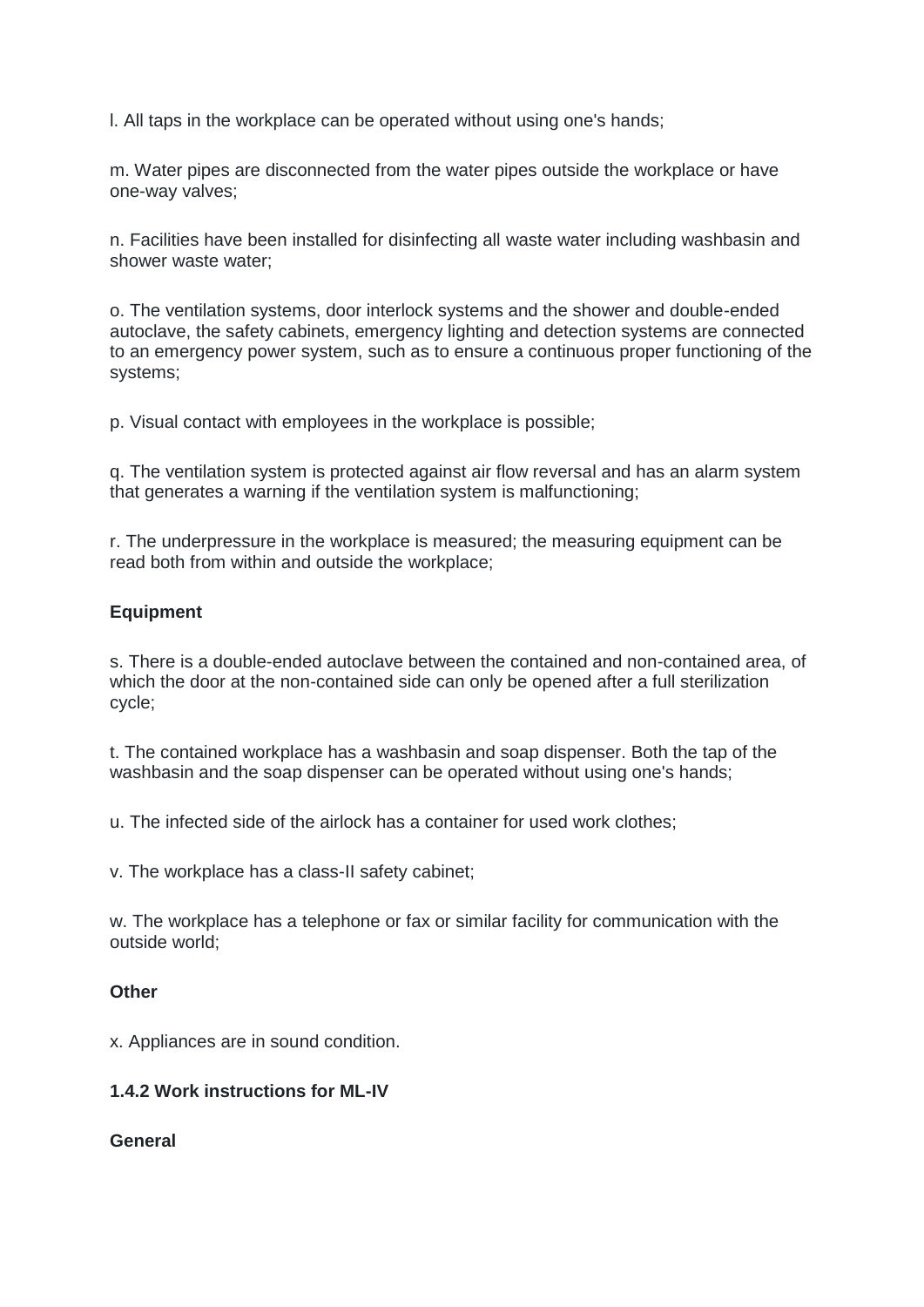a. The workplace is kept clean and tidy;

b. Eating, drinking, smoking, having cutlery or mugs, applying cosmetics and storing food and drinks in the workplace are forbidden;

c. Mouth pipetting is forbidden;

d. There should be no vermin;

e. The door to the workplace is locked if no employees are present in the workplace;

f. Only employees immediately involved in the activities have access to the workplaces; others are only allowed to enter the workplaces with the separate written permission of the biological safety officer;

g. Work clothes are sterilized after use;

h. After the biological safety officer has given his written permission after disinfection of the ML-IV workplace, the workplace may, for a period of at least one month, be used exclusively for ML-III activities according to the instructions referred to under 1.3. The applicable period is shown on the entrance door and the relevant employees have been informed of this in advance. When the space is put into use again as ML-IV workplace, the workplace and the instruments will be disinfected again and the biological safety officer has to give his permission again. The entrance door shows the use as ML-IV workplace;

i. A full change of clothes upon arrival and departure and showering upon departure are mandatory;

j. Work clothes include a lab coat, gown or overall, all in combination with boots or disposable shoes;

k. Any infected surfaces will be disinfected immediately after infection;

#### **During activities**

l. During the activities, the doors of the workplace are closed;

m. All activities with genetically modified organisms classified at ML-IV level are carried out in a class-III safety cabinet, an underpressure insulator or, in case of activities with animals who cannot be kept in an underpressure insulator, in a facility with comparable physical containment;

n. Wearing wrist watches and jewellery on arms and hands is forbidden;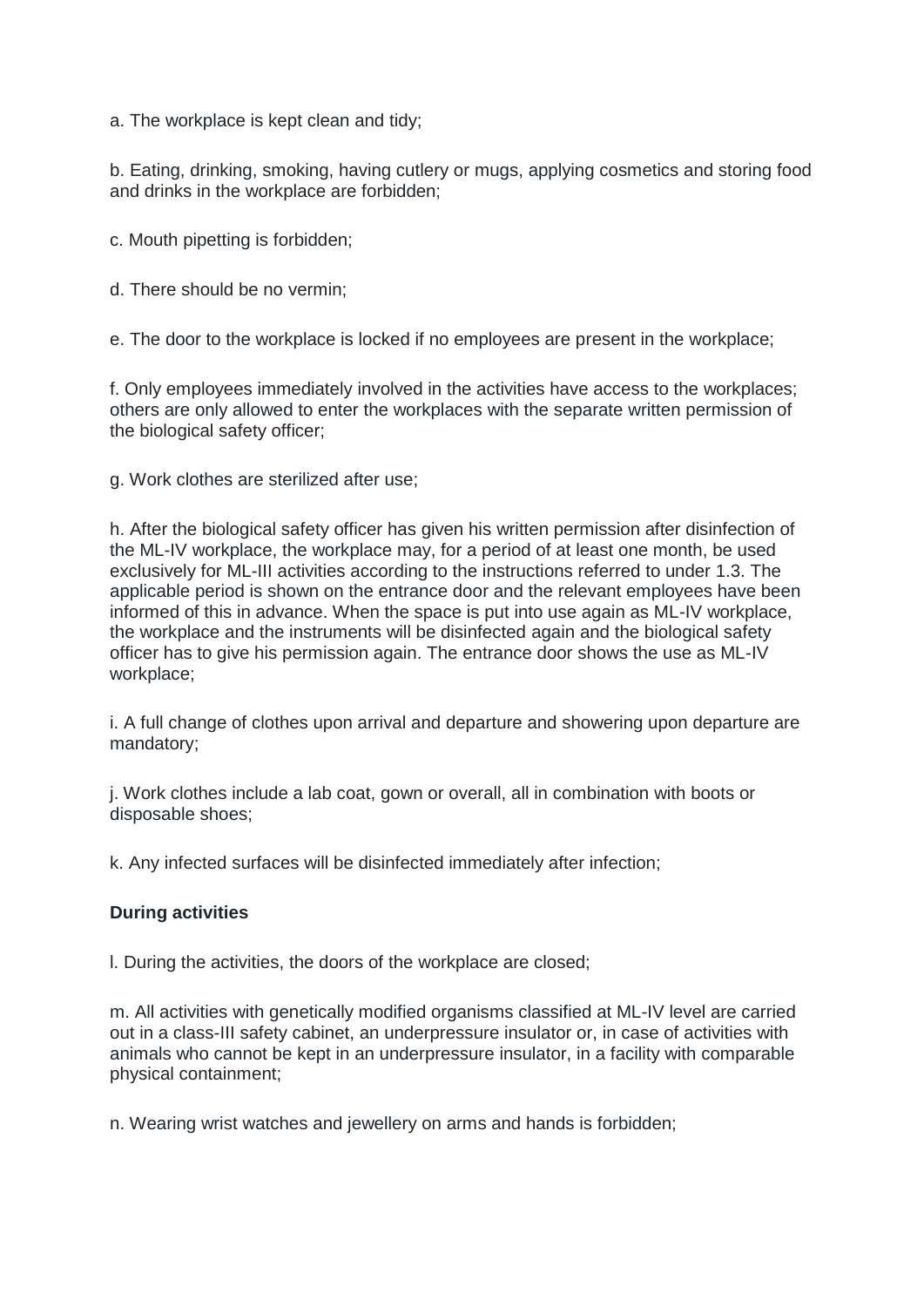o. Fully protective clothes and separate shoes must be worn. These clothes and shoes are left at the infected side of the airlock after completion of the activities. Personal belongings, personal clothes and shoes stay behind in the non-contaminated side of the airlock;

p. Gloves must be worn during the activities;

#### **After activities**

q. The work surfaces are disinfected at the end of the activities and at the end of each working day;

r. When leaving the workplace, employees should wash their hands with soap;

#### **Waste and contaminated material**

s. All biological waste is collected in shatterproof, leakproof and lockable containers, and is inactivated before being discarded;

t. Any materials that have been in contact with genetically modified organisms are inactivated or disinfected before they are washed, reused or removed as waste;

u. Waste water is infected according to a validated method before it is discarded;

# **Other**

v. It is forbidden to remove materials from the workplace other than after sterilisation through the double-ended autoclave or validated immersion bath.

# **ANNEX 3: FACILITIES IN LABORATORIES FOR WORKING WITH PATHOGENS**

Each category of biological agents require a certain laboratory containment level. The relevant requirements can be found in the Working Conditions Decree. These requirements are in addition to normal laboratory requirements as described in the Working Conditions Information Sheet (AI-18). The below table 3.1 shows the minimum facilities for each category of biological agents. No special requirements in connection with biological agents apply to category 1. The basic principle is safe microbiological work, with normal hygiene regulations and facilities (disinfection, water, soap, etc.) in place.

# **Table 3.1: Facilities in laboratories for working with pathogens**

*Note in advance*